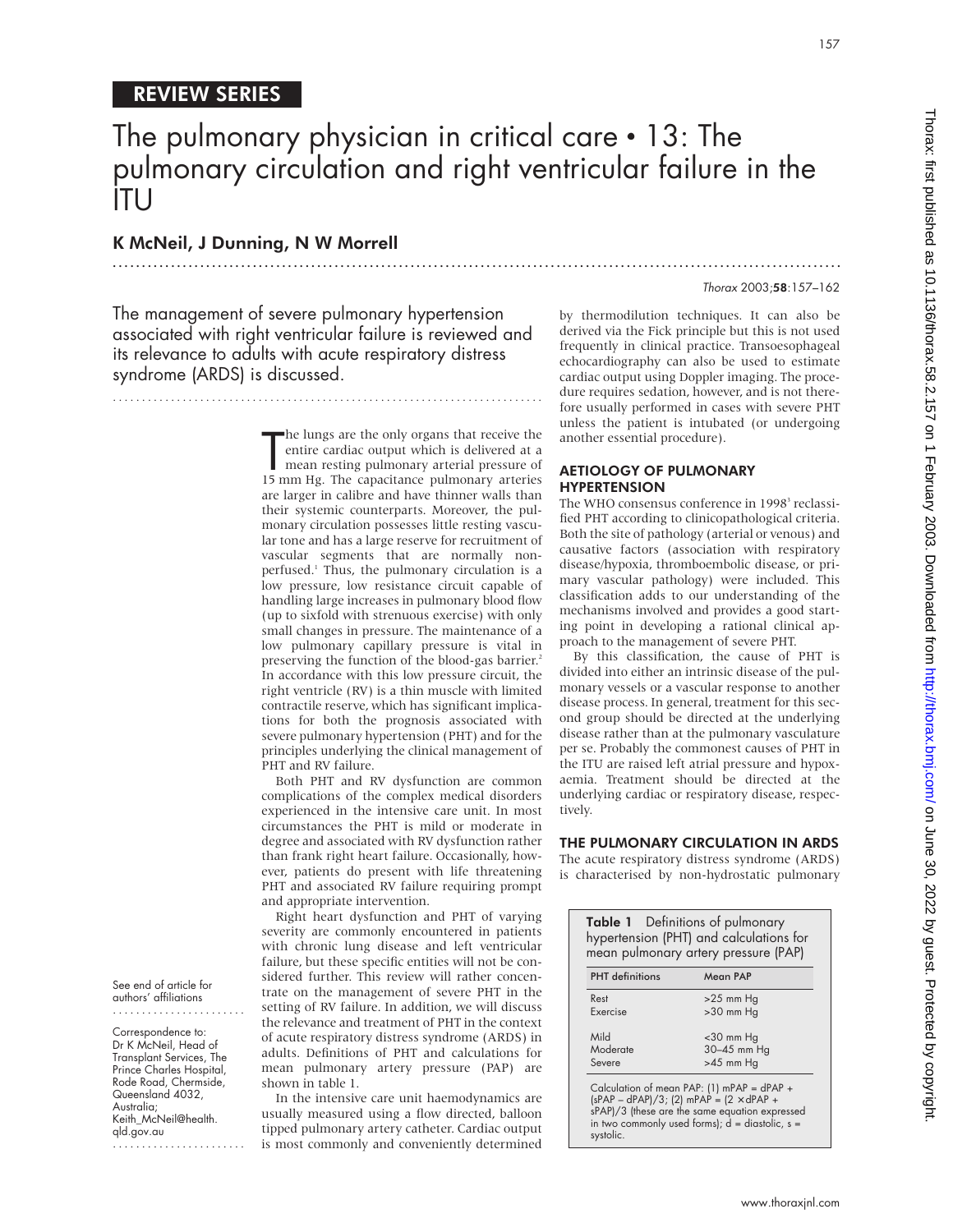

|             | Timing         | Oxygenation                                                                            | Chest<br>radiograph                                        | Pulmonary<br>artery wedge<br>pressure                                           |
|-------------|----------------|----------------------------------------------------------------------------------------|------------------------------------------------------------|---------------------------------------------------------------------------------|
| ALI         | Acute<br>onset | Pao <sub>2</sub> /Fio <sub>2</sub><br>$\leq 40$ kPa<br>(regardless of<br>PEEP level)   | Bilateral<br>infiltrates on<br>frontal chest<br>radiograph | $\leq$ 18 mm Hg or<br>no clinical<br>evidence of left<br>atrial<br>hypertension |
| <b>ARDS</b> | Acute<br>onset | Pao <sub>2</sub> /Fio <sub>2</sub><br>$\leq 26.7$ kPa<br>(regardless of<br>PEEP level) | Bilateral<br>infiltrates on<br>frontal chest<br>radiograph | $\leq$ 18 mm Hg or<br>no clinical<br>evidence of left<br>atrial<br>hypertension |

oedema and refractory hypoxaemia, and complicates up to 25% of cases of the systemic inflammatory response syndrome The consensus definitions of ARDS and acute lung injury (ALI) are shown in table 2. PHT with increased pulmonary vascular resistance is common, even when systemic vascular resistance is low. The degree of pulmonary arterial hypertension is usually mild to moderate but promotes the accumulation of extravascular lung water and can cause right ventricular dysfunction, reducing ejection fraction and cardiac output. The presence of PHT has been shown to be an adverse prognostic indicator in patients with ARDS.<sup>45</sup>

Initially, a number of factors may contribute to the increase in PAP in ARDS.<sup>6</sup> Increased circulating levels of vasoactive mediators such as serotonin, endothelin-1, thromboxane and leukotrienes may contribute to the increase in pulmonary vascular tone. There may also be an important contribution from increased discharge from the sympathetic nervous system. Although hypoxic pulmonary vasoconstriction may play some role in increasing pulmonary vascular resistance locally, generally the pulmonary vascular response to hypoxia is reduced in patients with ARDS.<sup>7</sup> Indeed, administration of 100% oxygen to patients with ALI does not significantly alter pulmonary haemodynamics.<sup>8</sup> Structural changes in small pulmonary arteries (pulmonary vascular remodelling) develop in patients with ARDS of more than a few days duration, with the severity of the changes correlating with the duration of lung injury. Initially, acute endothelial injury and thromboemboli are visible on histopathological examination.<sup>9</sup> Fibrocellular intimal obliteration of arteries, veins, and lymphatic vessels occurs in those surviving more than 10 days.

Manipulation of the pulmonary circulation in patients with ARDS is aimed at improving systemic oxygen availability and improving right ventricular dysfunction.<sup>10</sup> Reducing pulmonary vascular resistance using vasodilators such as prostacyclin<sup>11</sup> or nitrates improves cardiac output in ARDS, but concurrent vasodilation occurring in poorly ventilated lung regions can worsen ventilation/perfusion (V/Q) matching, increasing shunt fraction and exacerbating hypoxaemia. The aim of inhaled vasodilator treatment is to confine vasodilation to those areas of the pulmonary circulation receiving the most ventilation, optimising V/Q matching. Thus, inhaled nitric oxide (NO) reduces pulmonary vascular resistance, improves right ventricular function, and improves arterial oxygenation in patients with ARDS.12 13 The current recommendation is that NO treatment in ARDS should be limited to patients who are optimally ventilated and have an arterial oxygen tension (Pao<sub>2</sub>) of  $\leq$ 12 kPa with a fractional inspired oxygen (Fio<sub>2</sub>) of 1.0.14 Similar improvements have been reported with the use of nebulised prostacyclin in ARDS. However, large randomised trials have not shown that selective pulmonary vasodilators alter the outcome in ARDS in terms of a reduction in either the duration of mechanical ventilation or mortality.<sup>15</sup>

# SEVERE PULMONARY HYPERTENSION

In general, the clinical presentation of severe PHT reflects the degree of resulting right heart dysfunction or failure. The structure and geometry of the RV dictates its ability to cope with increased PAP.

If the pressure increase occurs over a long period of time (months to years), the RV has a limited capacity to cope via hypertrophy. By contrast, after severe acute rises in pulmonary vascular resistance—for example, following a massive central pulmonary embolism—the ability of the RV to adapt is severely limited. Usually it simply dilates and can rarely generate, nor less sustain, a systolic pressure of 50 mm Hg.<sup>16</sup> This results in a low output and haemodynamic shock. Occasionally in this acute setting the venous pulses, especially the femoral pulse, will become "arterialised" due to marked tricuspid regurgitation and, with the accompanying systemic hypotension, can be mistaken for its arterial counterpart.

Right ventricular failure is also manifest as systemic venous hypertension. This results in the classical clinical signs of jugular venous engorgement (with "cV" waves due to tricuspid regurgitation), pulsatile hepatomegaly, lower limb oedema, and occasionally anasarca. In addition to these clinically obvious effects there is also a concomitant congestion of the splanchnic circulation in general, with resulting gut oedema. In these circumstances patients often become refractory to oral diuretics, presumably due to poor absorption.

Other less usual presentations may develop in patients with severe primary pulmonary hypertension (PPH) attributable to the effects of venous hypertension. Renal dysfunction is common, resulting from both arterial hypotension and the high renal venous pressure. This reduces the filtration pressure across the glomerulus and may result in nephrotic syndrome as the presenting clinical manifestation of PHT. Similarly, visual disturbances associated with papilloedema and delirium due to severe cerebral venous hypertension mimicking cavernous sinus thrombosis may occur. In all cases effective treatment of the PHT leading to improvement in RV function and reduction in systemic venous pressures can lead to resolution.

## Investigation of severe PHT

In most cases severe PHT can be readily diagnosed on clinical grounds. Where right heart failure dominates the clinical picture, severe PHT is usually evident. However, it is imperative to elucidate the underlying cause in order to administer appropriate treatment.

Patients with severe PHT and RV failure are frequently too unwell or too unstable to undergo definitive investigations. Where feasible, spiral CT angiography is the investigation of choice for the diagnosis of acute central pulmonary embolism. This examination will identify large central clots with positive and negative predictive values of over 90% compared with pulmonary angiography.17 Radiological signs of severe PHT such as enlargement of the pulmonary arteries and right sided chambers are also evident. Conversely, the left sided chambers are normal or reduced (compressed) in size.

Echocardiography at the bedside may show signs of RV pressure overload as well as excluding other causes of haemodynamic collapse such as pericardial tamponade.<sup>18</sup> With severe RV dilation and dysfunction, left ventricular function as assessed by echocardiography is usually reduced due to paradoxical movement of the septum and distortion of normal left/right heart dynamics. It is vitally important in this setting to attribute correctly the low cardiac output state to the right sided problems as there are important differences in the principles of treating a failing RV and those used to support the left side.

Pulmonary artery catheterisation will confirm a low cardiac index in association with a raised pulmonary vascular resistance. A low pulmonary artery capillary occlusion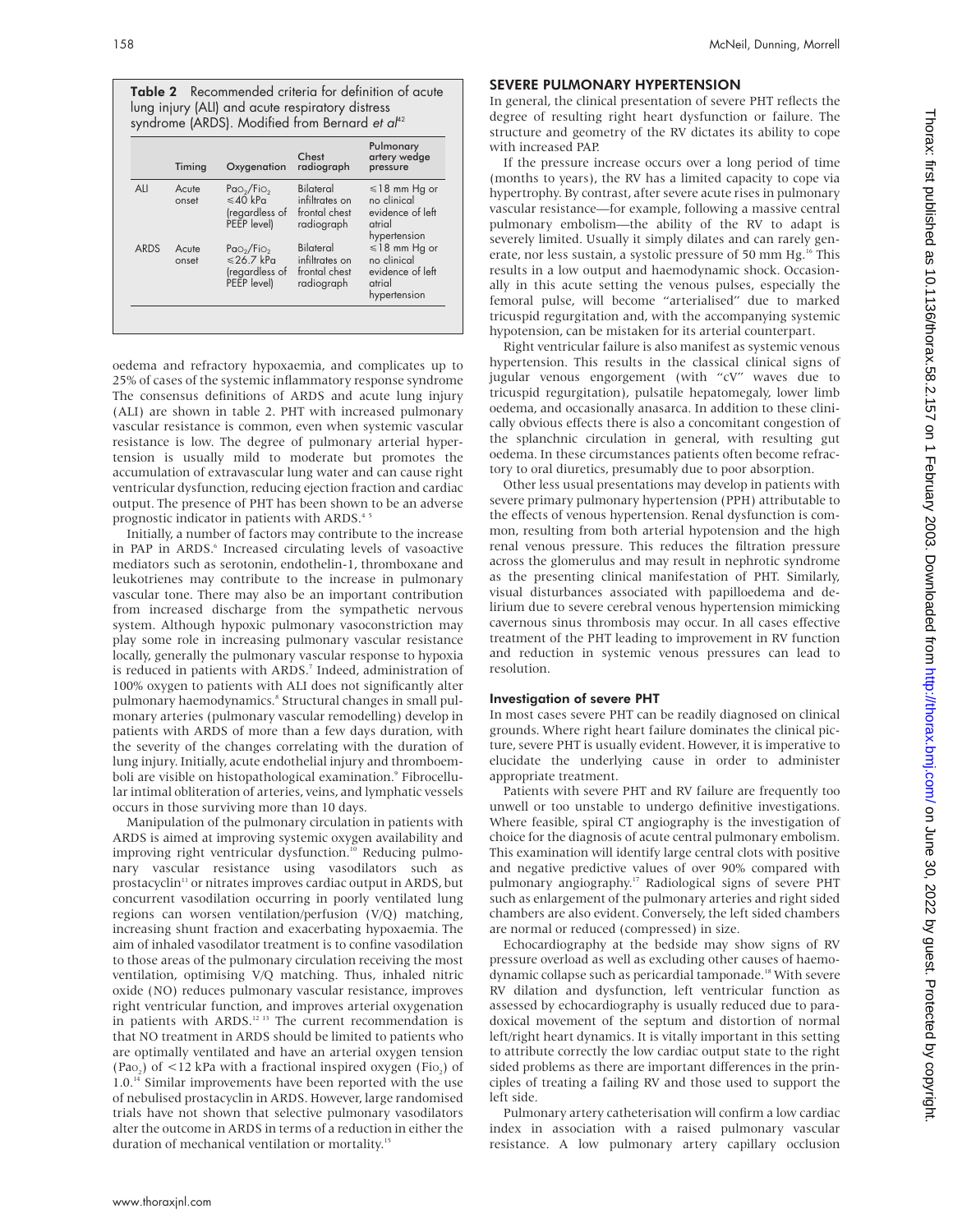pressure (<15 mm Hg), reflecting reduced left atrial pressure, effectively excludes left heart dysfunction as the cause of PHT and the low output state. However, in patients with severely deranged haemodynamics, accurate placement of a pulmonary artery catheter can be difficult and the data obtained need to be interpreted with caution.

## TREATMENT General principles

#### Pulmonary hypertension (PHT)

The principles of treating PHT are based upon reducing RV afterload and preventing or treating the complications of RV dysfunction. Attempted correction of hypoxaemia is mandatory in the treatment of any patient with severe PHT. In the presence of a right to left shunt this may not be possible, but in these situations it is usually possible at least to ameliorate the added oxygen desaturation associated with sleep and exercise. As in any low cardiac output state, anticoagulation is desirable.

With intrinsic disease of the pulmonary arteries, several vasodilator strategies can be considered. For patients requiring mechanical ventilation inhaled NO can be used to maximise V/Q matching, as vasodilation only occurs in ventilated areas.<sup>19</sup> Prostacyclin (PGI<sub>2</sub>) is also an effective pulmonary vasodilator but, when administered intravenously, can result in worsening of V/Q matching.<sup>20</sup> The short biological half life of inhaled NO (seconds) leads to a greater effect on the pulmonary than the systemic circulation, its biological effects being rapidly eliminated by reaction with haemoglobin. Prostacyclin has a rather longer half life in the circulation (1–2 minutes) and usually lowers pulmonary and systemic vascular resistance, although the systemic effects can be minimised by inhaled treatment. Calcium channel blockers should not be used in patients with significant cardiac dysfunction as their negative inotropic effects may further impair RV performance.<sup>21</sup> Nitric oxide donors such as nitroprusside or nitrates are rarely effective in this setting, and usually exacerbate the systemic hypotension associated with the low cardiac output syndrome.

#### Right heart dysfunction

The RV is designed to work with a low pressure circuit and, as such, has limited contractile reserve. For this reason RV support is aimed at reducing afterload. Severe acute RV dysfunction associated with PHT may present during heart or lung transplantation or surgery for pulmonary embolus or severe mitral valve disease. Inhaled NO may be useful in this setting to decrease pulmonary vascular resistance without reducing systemic arterial pressure, which is essential for the maintenance of coronary perfusion to the right ventricle. Inhaled NO in the dose range 20–40 ppm may benefit these patients.14 Unless the pulmonary vascular resistance can be reduced, inotropes are ineffective, imposing more work on a struggling RV. Inotropes can transiently improve cardiac output for 6–12 hours but inevitably the RV fails, resulting in a lethal downward spiral of increasing inotrope requirements but diminishing effect. Inotropes are, however, useful for supporting or augmenting RV contractility in situations where the pulmonary vascular resistance can be reduced through concomitant administration of vasodilator therapy. In this respect, a phosphodiesterase inhibitor such as enoximone<sup>22</sup> is our preferred choice as its vasodilator properties contrast with the pulmonary vasoconstrictor effects characteristic of catecholamines.

Intra-aortic balloon counterpulsation is useful for short term RV support,<sup>23</sup> augmenting coronary blood flow and increasing central systemic blood pressure, thereby reducing the need for pressor agents such as noradrenaline which are potent pulmonary vasoconstrictors. Most devices used in the context of RV support are modified from those used to support

the failing left heart. When the lung function remains adequate to allow sufficient oxygenation and carbon dioxide removal, mechanical assist devices alone may be used to support the RV. When severe lung injury accompanies RV failure, mechanical RV support can be incorporated into either extracorporeal membrane oxygenation (ECMO) or extracorporeal carbon dioxide removal (ECCOR) circuits.

Paracorporeal devices such as the Abiomed are implanted through a sternotomy using right atrial or ventricular cannulation for drainage to the pump chamber, with return to the pulmonary artery through a vascular conduit sutured to the pulmonary trunk. Such a procedure is highly invasive and the subsequent management of the pump is complex. In particular, maintaining a balance between vasodilator agents, inotropes, and filling pressures may be difficult to achieve. Overflowing the pump can result in gross pulmonary oedema, compounding an already difficult situation. A further source of difficulty may be experienced with the management of anticoagulation. While it is important to achieve adequate anticoagulation, intracranial haemorrhage may result if tight control is not maintained. Success is most likely in centres where there is familiarity with the management of these devices and their complications.

Although the use of ECMO is more complex, cannulation and the establishment of the ECMO circuit is less invasive than that required for most paracorporeal pulsatile ventricular assist devices. This technique is only of value when the insult necessitating its use is reversible. Although well established in children, its adoption in adult practice has been less widespread. Key components to successful intervention include early institution (ventilated less than 5 days), a flexible approach to cannulation (established percutaneously via femoral and jugular routes), and readiness to support other systems including the kidneys and liver.

Any attempt to support the RV with a mechanical device in the face of PHT is complicated. A multidisciplinary approach must be adopted, and there is no simple unifying technique. The advent of small axial and rotary blood pumps currently undergoing trials in left ventricular dysfunction may improve the outlook in this area in years to come.

Atrial septostomy has been used in the treatment of patients with severe PHT and RV compromise.<sup>24</sup> This treatment evolved from the observation that patients with PPH and a patent foramen ovale lived longer than those with no septal defect.<sup>25</sup> Creating a shunt at the atrial level decompresses the right sided chambers and augments left atrial filling with a concomitant increase in cardiac output and systemic oxygen transport. The resulting reduction in RV end diastolic pressure and wall tension are postulated to improve Starling haemodynamics and RV contractility. Although the resulting right to left shunt causes systemic oxygen desaturation (which is especially marked with exercise when PAP rises), this can usually be controlled with supplemental oxygen.

The clinical benefits reported following septostomy include resolution of syncopal and pre-syncopal episodes, decreased cough, decreased systemic venous congestion, and improved exercise tolerance. Our own experience of this procedure suggests it is most effective before the onset of severe RV dysfunction and, conversely, as reported by others, $26$  it has not been effective in patients with end stage right heart failure or acute right heart failure severe enough to require admission to the ITU. Atrial septostomy has been used primarily in advanced PPH as a bridge to heart-lung transplantation, $24$ although its exact role (in particular the optimal timing of the procedure) is not known. As our own experience with this procedure has developed, it is being used earlier in the course of disease. Experience of the procedure in any form of severe PHT is very limited and at present there are no controlled clinical studies in any disease group.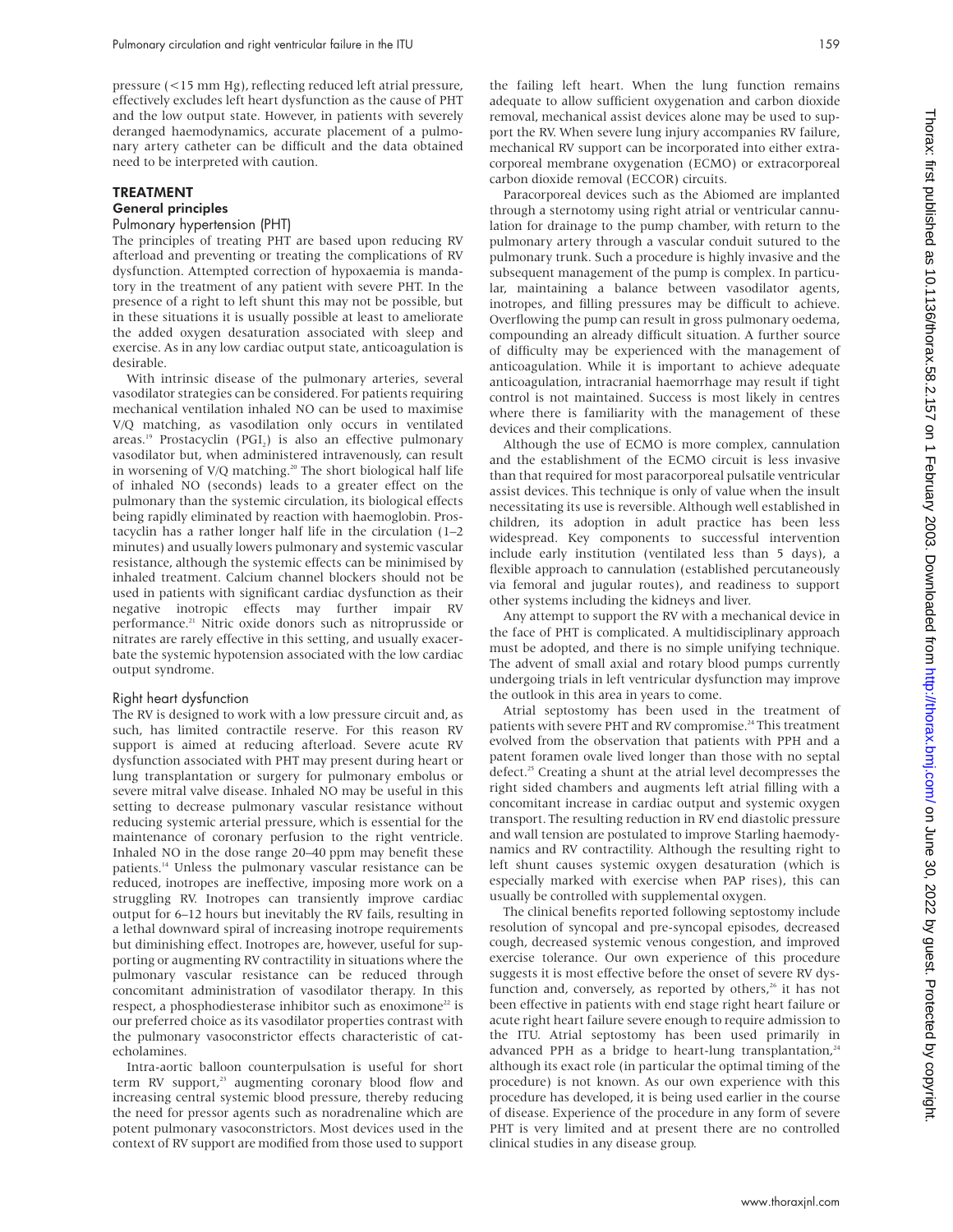

Figure 1 Factors involved in the generation of acute right ventricular failure following massive pulmonary embolism. MPAP=mean pulmonary artery pressure; CO=cardiac output; LV=left ventricle; Pvo<sub>2</sub>=ventricular oxygen tension.

#### Thromboembolic disease

The most common cause of acute severe PHT is massive central pulmonary thromboembolism. Some of the mechanisms involved in the development of shock in the setting of acute massive pulmonary embolism (PE) are shown in fig 1. The overall mortality from massive PE is 6–8%, increasing to 30% if complicated by systemic hypotension.<sup>27</sup> Of those patients who fail to survive, 67% die within 1 hour of the onset of symptoms.<sup>28</sup>

The diagnosis of massive PE is suggested by the clinical presentation of right ventricular failure, a normal or oligaemic chest radiograph, and a suggestive ECG (right ventricular strain).<sup>29</sup> In more stable patients there may be time to organise spiral CT pulmonary angiography.17 30 Echocardiography (either transthoracic or transoesophageal) may reveal thrombus in the pulmonary outflow tract or show signs of right ventricular dysfunction/hypokinesis.<sup>18 31</sup>

Oxygen and analgesia should be given to all patients immediately. Invasive monitoring of the central venous pressure will guide cautious fluid and colloid replacement to optimise right sided filling pressures. The central venous pressure should be maintained at 15–20 cm H<sub>2</sub>O. Overfilling worsens right ventricular function, but inadequate filling (or indeed overly aggressive diuresis) also compromises RV haemodynamics. If haemodynamic compromise is present and there are no contraindications (shown in box 1), thrombolysis should be considered for acute massive PE.<sup>32 33</sup> The rationale for this is the greater mortality in patients with right ventricular dysfunction following acute PE.<sup>34</sup> Thrombolysis leads to more rapid restoration of RV function than heparin alone.<sup>28</sup> However, the potential benefits must justify the 1% risk of cerebral and fatal bleeding,<sup>35</sup> and the effects of thrombolysis on mortality still need to be confirmed by a prospective randomised trial. Two hour infusion regimens of streptokinase (1.5 million units), urokinase and recombinant tissue plasminogen activator (rt-PA; 100 mg) followed by a heparin infusion have similar efficacy and safety profiles.<sup>36</sup> Thrombolysis may be considered in all age groups and in postoperative patients. The risk of major haemorrhage with these agents increases with increasing age and body mass index. Bolus and front loaded regimens (administered over <2 hours) are simpler to use and are as effective as longer duration infusions. Streptokinase should not be used if patients have been previously treated with this agent. There is no benefit of direct central versus peripheral administration of thrombolytic agents.

Patients may require inotropic treatment as the RV afterload is reduced and RV function recovers.<sup>37</sup> It is important to maintain systemic arterial pressure and to ensure adequate perfusion of the right coronary artery.

#### Box 1 Indications and contraindications for thrombolytic treatment of acute PE

#### **Indications**

- Massive PE: first line treatment
- Haemodynamic compromise
- Failure to respond to anticoagulants

#### **Contraindications**

Absolute

- Recent major trauma or operation (within 10 days)
- Recent cerebrovascular accident (within 2 months)
- Bleeding diathesis
- Active internal bleeding
- Relative
- Prolonged cardiopulmonary resuscitation
- **Pregnancy**
- Diabetic proliferative retinopathy

Studies have now shown that echocardiography can also provide important prognostic information in acute PE. Although cardiogenic shock occurs in less than 5% of patients with PE, RV dysfunction or hypokinesis occurs in up to 40% of patients with a normal systemic blood pressure. The finding of RV dysfunction increases the mortality from PE at 14 days and 3 months. In a Swedish study<sup>34</sup> mortality at 1 year was  $45\%$  in patients presenting with RV dysfunction compared with 15% in those with normal echocardiography. The benefits of thrombolysis may therefore extend to patients without overt shock but with RV dysfunction of any degree. This was borne out by the results from a multicentre registry showing a favourable clinical outcome in haemodynamically stable patients with major PE following thrombolysis.<sup>38</sup> Again, these promising results await confirmation in a prospective randomised trial.

If thrombolysis is contraindicated (box 1) in acute massive PE, other treatment options include mechanical clot fragmentation, transvenous catheter embolectomy, or surgical embolectomy.<sup>33</sup> Insertion of an inferior vena caval filter should be considered in the presence of active haemorrhage to prevent further potentially fatal embolism. Surgical embolectomy may be appropriate in the setting of an experienced cardiovascular surgical unit. It should be reserved for severely compromised patients in refractory cardiogenic shock or patients requiring intermittent resuscitation. $39$  To be effective it must be performed as soon as possible. Total perioperative mortality is approximately 30%, with the highest mortality rates (∼60%) in those patients who require preoperative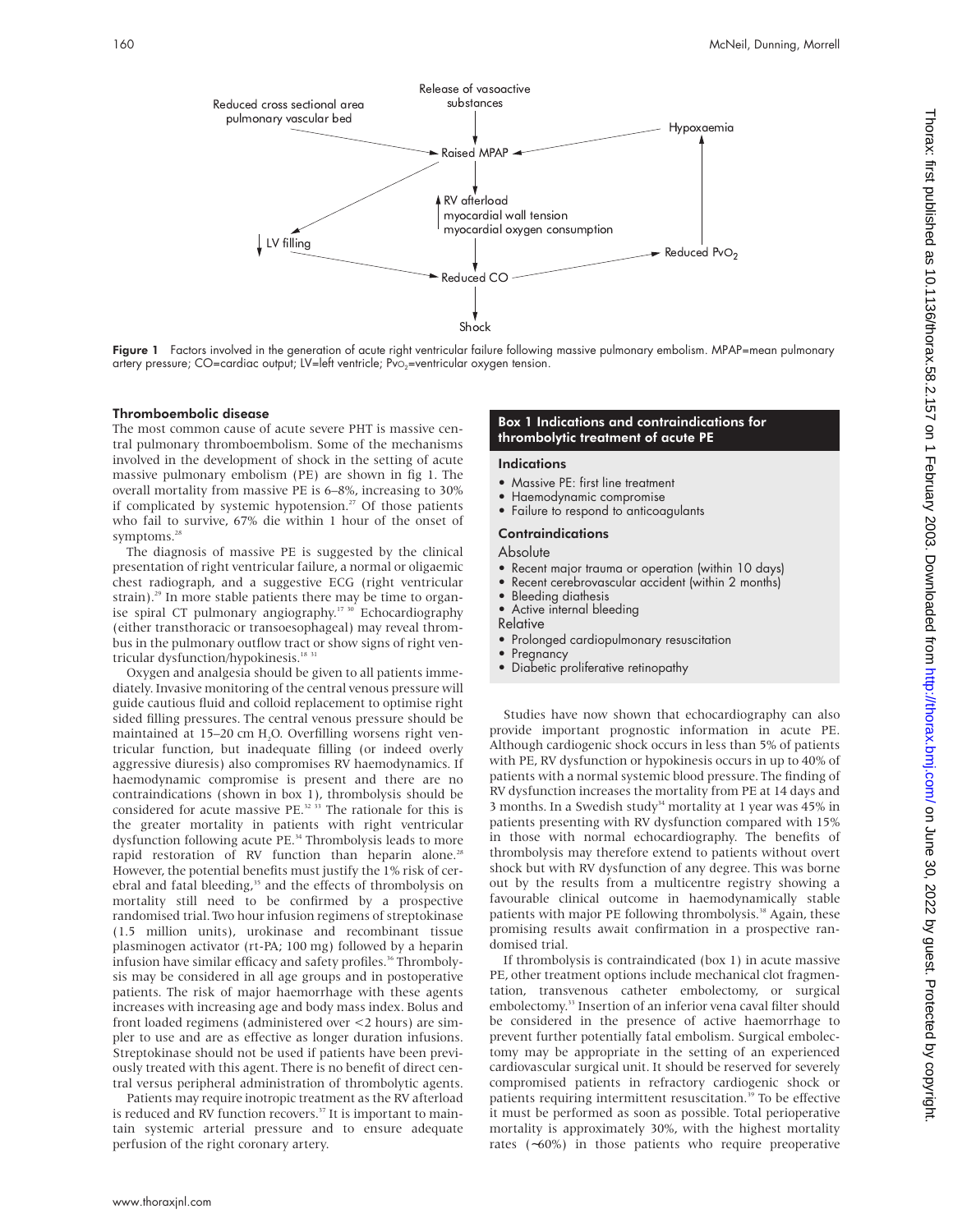

Figure 2 Therapeutic approach to massive PE.

cardiopulmonary resuscitation.<sup>40 41</sup> An approach to the treatment of a patient with massive PE is shown in fig 2. In this setting, it is vitally important that chronic thromboembolic disease is excluded as the treatment of these two conditions is vastly different. Attempted surgical embolectomy (as opposed to pulmonary endarterectomy) in a patient with chronic thromboembolic PHT is fraught with disaster.

For patients with chronic thromboembolic PHT, the treatment of choice is pulmonary endarterectomy. In experienced hands this procedure results in a sustained reduction in pulmonary pressures and RV remodelling.<sup>43</sup> Within the UK, Papworth Hospital is the National Specialist Commissioning Advisory Group (NSCAG) designated centre for pulmonary endarterectomy.

### **CONCLUSION**

Unrecognised or untreated severe PHT has a poor prognosis related directly to the limited contractile reserves of the RV. Appropriate treatment hinges on identification of the underlying cause and effective reduction in RV afterload. The commonest cause of acute severe PHT is massive pulmonary thromboembolism and, if no contraindications exist, thrombolytic therapy is the treatment of choice. Pulmonary vasodilators such as intravenous prostacyclin or inhaled NO are often effective in other cases where increased pulmonary vascular tone is present. Whatever the underlying cause, without effective afterload reduction the RV will inevitably fail and it is thus of the utmost importance that inotropes are not relied on to support the RV without effective treatment of the underlying problem.

# .....................

# Authors' affiliations

K McNeil, J Dunning, N W Morrell, Pulmonary Vascular Diseases Unit, Papworth Hospital, Cambridge and Department of Medicine, University of Cambridge School of Clinical Medicine, Addenbrooke's Hospital, Cambridge, UK

### **REFERENCES**

1 Rodman DM, Voelkel NF. Regulation of vascular tone. In: Crystal RG, West JB, et al, eds. The lung. Scientific Foundations. Philadelphia: Lippincott-Raven, 1997: 1473–92.

- 2 West JB. Pulmonary capillary stress failure. J Appl Physiol 2000;89:2483–9.
- 3 Rich S, ed. Primary pulmonary hypertension: executive summary of <sup>a</sup> WHO meeting. Geneva: World Health Organisation, 1998.
- 4 Villar J, Blazquez MA, Lubillo S, et al. Pulmonary hypertension in acute respiratory failure. Crit Care Med 1989;17:523–6.
- 5 Leeman M. Pulmonary hypertension in acute respiratory distress syndrome. Monaldi Arch Chest Dis 1999;54:146–9.
- 6 Wort SJ, Evans TW. The role of the endothelium in modulating vascular control in sepsis and related conditions. Br Med Bull 1999;55:30-48.
- 7 Leeman M. The pulmonary circulation in acute lung injury: a review of some recent advances. Intensive Care Med 1991;17:254-60.
- 8 Santos C, Ferrer M, Roca J, et al. Pulmonary gas exchange response to oxygen breathing in acute lung injury. Am J Respir Crit Care Med 2000;161:26-3
- 9 Tomashefski JF, Davies P, Boggis C, et al. The pulmonary vascular lesions of the adult respiratory distress syndrome. Am J Pathol 1983;112:112–26.
- 10 Naeije R. Medical treatment of pulmonary hypertension in acute lung
- disease. *Eur Respir J* 1993;6:1521–8.<br>
11 **Radermacher P**, Santak B, Wust HJ, *et al.* Prostacyclin and right<br>
ventricular function in patients with pulmonary hypertension associated<br>
with ARDS. *Intensive Care Med* 1990;
- 12 **Rossaint R**, Falke KJ, Lopez F, *et al.* Inhaled nitric oxide for the adult respiratory distress syndrome. N Engl J Med 1993;**328**:399–405.<br>13 **Fierobe L**, Brunet F, Dhainaut JF, *et al.* Effect of inhaled nitric oxide
- right ventricular function in adult respiratory distress syndrome. *Am J*<br>Respir Crit Care Med 1995;**151**:1414–9.
- 14 Cuthbertson BH, Dellinger P, Dyar OJ, et al. UK guidelines for the use of inhaled nitric oxide therapy in adult ICUs. Intensive Care Med 1997;23:1212–8.
- 15 Lundin S, Mang H, Smithies M, et al. Inhalation of nitric oxide in acute lung injury: results of a European multicentre study. The European Study Group of inhaled nitric oxide. Intensive Care Med 1999;25:911–9.
- 16 McIntyre KM, Sasahara AA. Determinants of right ventricular function and haemodynamics after pulmonary embolism. Chest 1974;65:534–43.
- 17 Remy-Jardin M, Remy J, Deschildre F, et al. Diagnosis of pulmonary
- embolism with spiral CT: comparison with pulmonary angiography and scintigraphy. Radiology 1996;200:699–706. 18 Jardin F, Dubourg O, Bourdarias JP. Echocardiographic pattern of acute cor pulmonale. Chest 1997;111:209–17.
- 19 **Hayward CS**, Kelly RP, MacDonald PS. Inhaled nitric oxide in<br>cardiology practice. *Cardiovasc Res* 1999;**43**:628–38.<br>20 **Otulana B**, Higenbottam T. The role of physiological deadspace and
- shunt in the gas exchange of patients with pulmonary hypertension: a study of exercise and prostacyclin infusion. Eur Respir J 1988;1:732–7.
- Gaine SP, Rubin LJ. Primary pulmonary hypertension. Lancet 1998;352:719–25.
- 22 Bauer J, Dapper F, Demirakca S, et al. Perioperative management of pulmonary hypertension after heart transplantation in childhood. *J Heart*<br>Lung Transplant 1997;16:1238–47.<br>23 **Arafa OE**, Geiran OR, Andersen K, *et al*. Intraaortic balloon pumping
- for predominantly right ventricular failure after heart transplantation. Ann Thorac Surg 2000;70:1587–93.
- 24 Rothman A, Sklansky MS, Lucas VW, et al. Atrial septostomy as a bridge to lung transplantation in patients with severe pulmonary<br>hypertension. *Am J Cardiol* 1999;**84**:682–6.